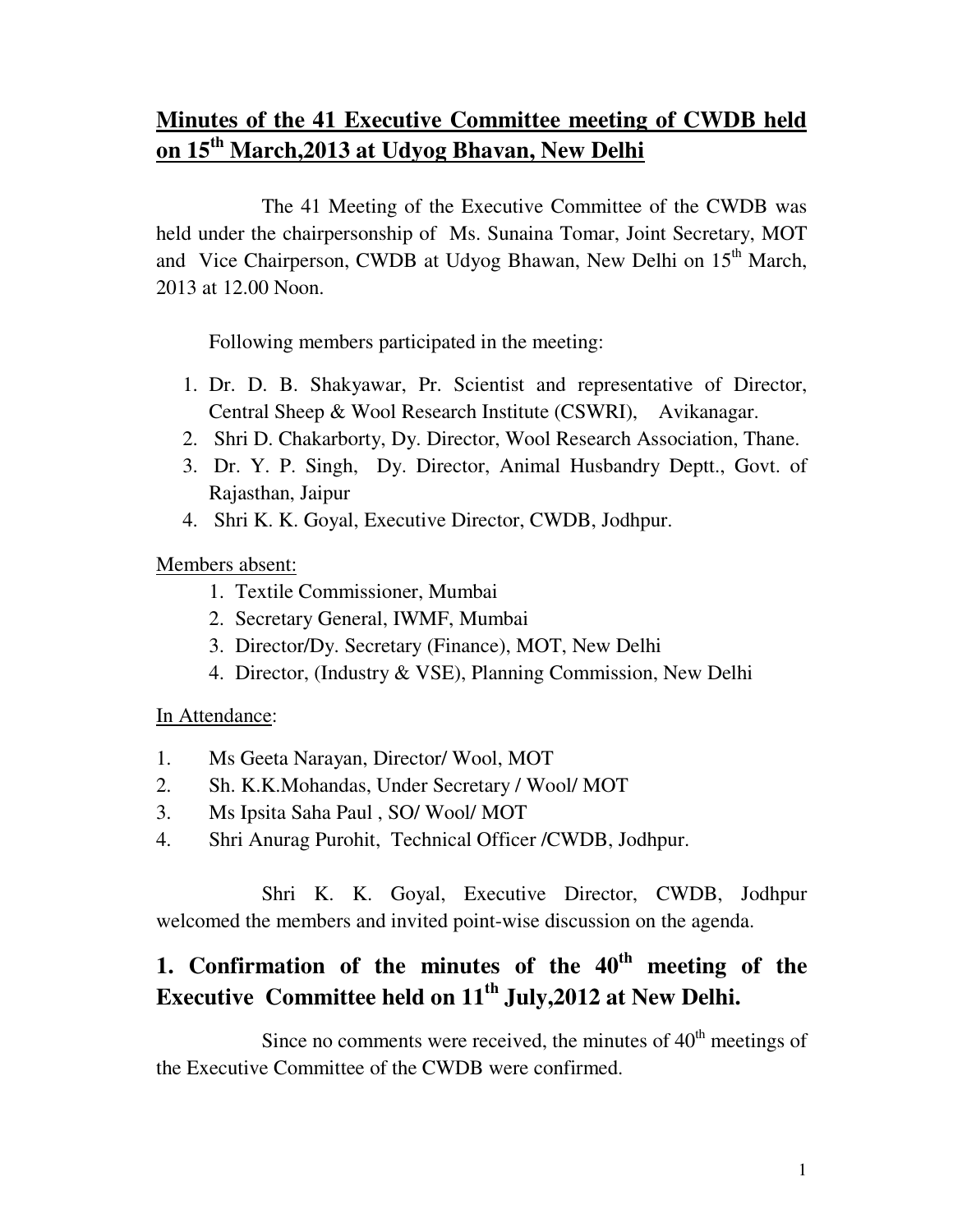## **2. Action taken report on the decisions of the 40th meetings of the Executive Committee.**

 The Chairperson, Executive Committee expressed her strong displeasure over Action Taken Report as nothing moved forward regarding upgradation of Wool Testing Lab at Bikaner and she directed that identification of required instruments in association with WRA be completed within 15 days positively. She also directed that CWDB staff shall carry out more inspection for effective implementation of Projects in the field.

## **3. Discussion on progress made by CWDB upto Feb.,2013 during current Financial Year 2012-13.**

 ED, CWDB stated that Ministry of Textiles has allocated total Rs. 15.00 Crore (including 1.5 Crs for NE region) for implementation of different schemes during current FY 2012-13. There is no sheep population in the NE region and there is hardly any wool processing activity and thus no viable project proposal was received from NE region. The Board has organized only two Woollen Expos (exhibition-cum-sale of woollen products) in NER with financial assistance of Rs. 28 lakh and thus there will be saving of Rs. 1.22 Crore under NER allocation during 2012-13.

 ED, CWDB further stated that against remaining Plan allocation of Rs. 13.50 Crore, Ministry had released Rs. 11.50 Crs till date and it have been fully utilized and Board will utilize the remaining Rs. 2.0 Crores if funds are released by Ministry within this FY 2012-13, timely.

## **4. Discussion and approval of pending project proposals as recommended by 20th meeting of the Project Committee of the Board held on 11th March, 2013.**

 The Executive Committee discussed the project proposals as recommended by  $20<sup>th</sup>$  Project Committee meeting and following projects were approved for implementation during financial year 2012-13 and 2013-14, as under :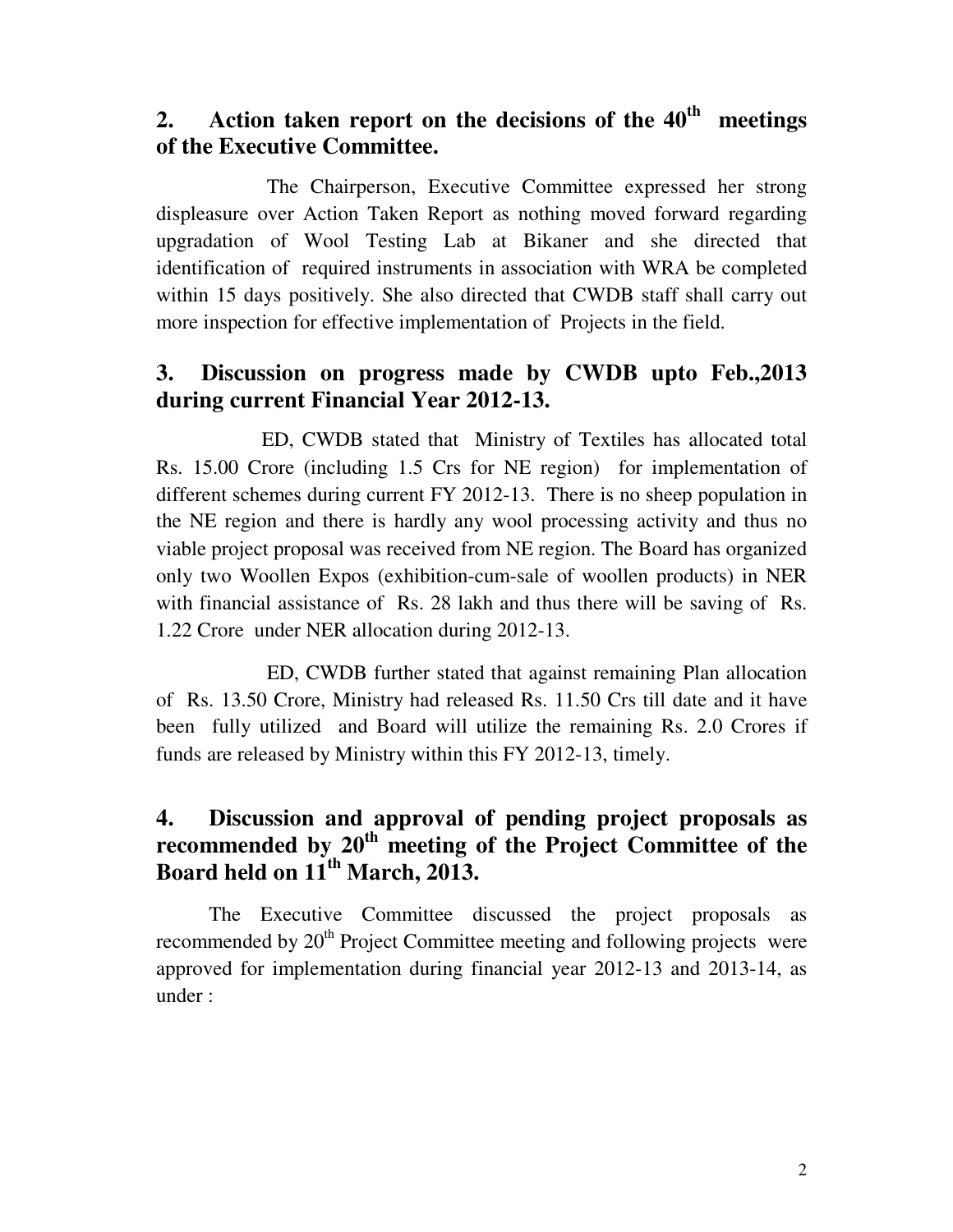## **I. Name of Scheme : Sheep & Wool Improvement Scheme (SWIS)**

Following three project proposals under Sheep & Wool Improvement Scheme (SWIS) have been approved by Executive Committee of the CWDB :

| Components    | Physical   | Financial      | Unit/ particular        | Financial grant for year |
|---------------|------------|----------------|-------------------------|--------------------------|
| under SWIS    |            | for 3 years    |                         | 2012-13 & 2013-14        |
| Health care   | $2.0$ lakh | Rs. 108        | 2 lakh sheep for 3      | Rs. 36 lakh              |
|               | sheep      | lakh           | years @ Rs. 18/- sheep  |                          |
| Sheep         | 2 Breeding | Rs. 40 lakh    | 2 farms @ Rs. 20 lakh   | Rs. 40 lakh              |
| breeding farm | farms      |                |                         |                          |
| Distribution  | $500$ stud | Rs. 25 lakh    | 500 stud rams $@$ Rs.   | Rs. 25 lakh              |
| of stud Rams  | rams       |                | $5,000/-$               |                          |
| Overhead      | 2 lakh     | Rs. 30 lakh    | 2 lakh sheep for 3      | Rs. 10 lakh              |
| expenses      | sheep      |                | years $@$ Rs. 5/- sheep |                          |
| Total (Rs. In |            | <b>Rs. 203</b> |                         | Rs. 111 Lakhs            |
| lakh)         |            | lakh           |                         |                          |

#### **A. Name of Implementing Agency- Director, AHD Govt. of U.P., Lucknow**

#### B. **Name of Agency under SWIS- Punyashloka Ahilyadevi Maharastra Mendhi Va Shali Vikas Mahamandal Ltd., Govt. of Maharashtra, Pune**

|              |                |                     |                          | (Rs. In lak)       |
|--------------|----------------|---------------------|--------------------------|--------------------|
| Component    | Physical       | Financial for       | Unit/ particular         | Financial grant    |
| under SWIS   |                | total 3 years       |                          | for 2013-14        |
| Health care  | 2 lakh sheep   | Rs. 108 lakh        | 2 lakh sheep for 3 years | Rs. 36 lakh        |
|              | of 6 districts |                     | @ Rs. 18/- sheep         |                    |
| Distribution | 500 stud rams  | $Rs. 25$ lakh       | 500 stud rams $@$ Rs.    | <b>Rs. 25 lakh</b> |
| of stud Rams |                |                     | $5,000$ /-ram            |                    |
| Overhead     | 2 lakh sheep   | Rs. 30 lakh         | 2 lakh sheep for 3 years | Rs. 10 lakh        |
| expenses     |                |                     | $@$ Rs. 5/- sheep        |                    |
| <b>Total</b> |                | <b>Rs. 163 Lakh</b> |                          | Rs. 71 Lakhs       |

#### **C. Name of Agency - HP State Wool Procurement & Mkt. Fed., Govt. of H.P., Shimla**

| Component          | Physical | Financial for       | Unit/ particular           | Financial grant for |
|--------------------|----------|---------------------|----------------------------|---------------------|
| under SWIS         |          | total 3 years       |                            | 2013-14             |
| <b>Health Care</b> | 4 lakh   | Rs. 216 lakh        | 4 lakh sheep for 3 years @ | Rs. 72 lakh         |
|                    | sheep    |                     | $Rs. 18/- sheep$           |                     |
| Overhead           | 4 lakh   | Rs. 60 lakh         | 4 lakh sheep for 3 years @ | <b>Rs. 20 lakh</b>  |
| expenses           | sheep    |                     | $Rs. 5/- sheep$            |                     |
| <b>Total</b>       |          | <b>Rs. 276 lakh</b> |                            | <b>Rs. 92 lakh</b>  |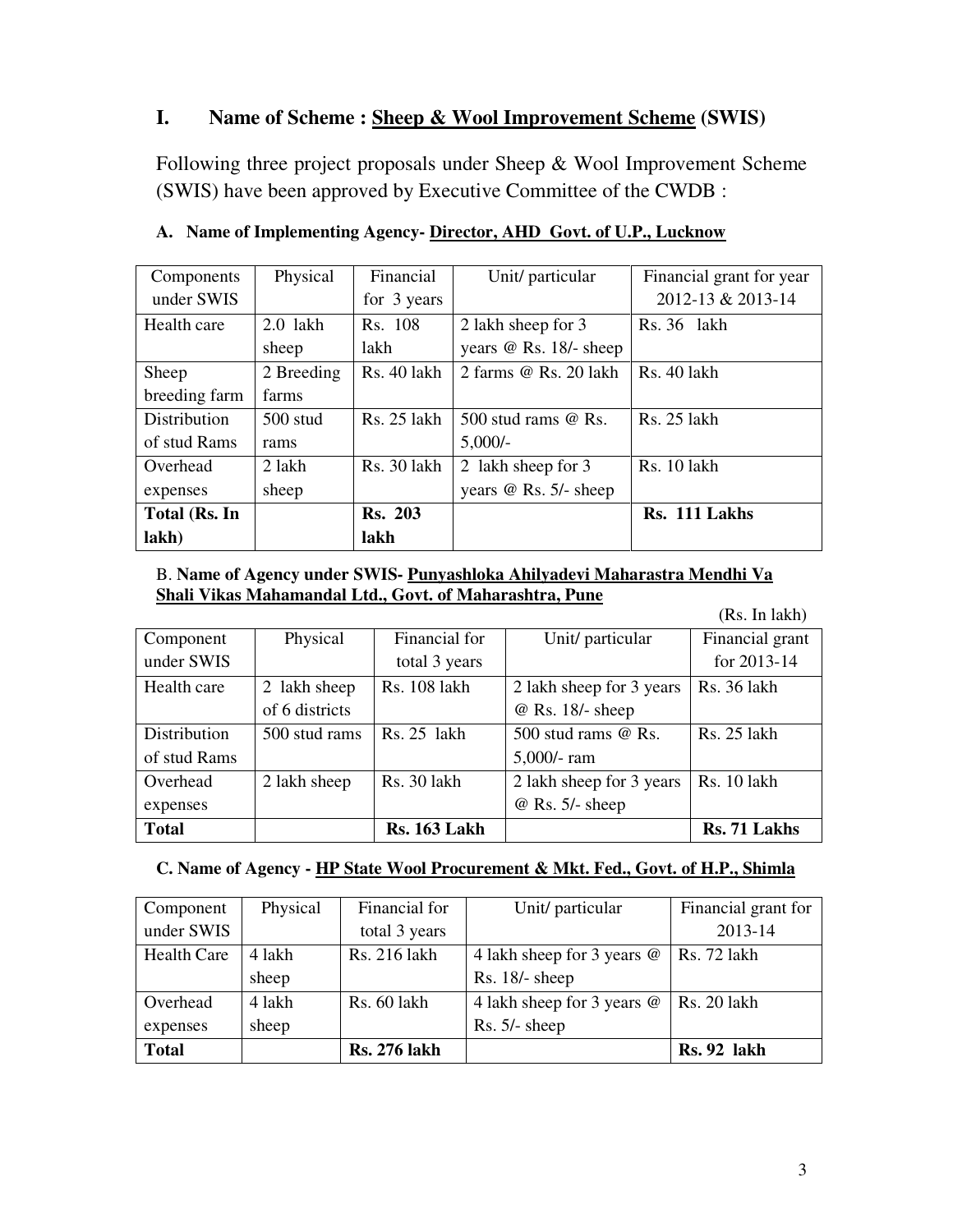## **II. Name of Scheme : Angora Wool Development Project:**

 Under Angora Wool Development Scheme, Chairperson, EC stated that first the possibility of scheme implementation through Govt. Department/ Agencies be explored and then only the proposals from NGOs be considered by putting the proposal in next Executive Committee meeting.

## **III. Project proposal under Pashmina Wool Development Programme:**

 The Chairperson, EC directed that first a meeting shall be held with LAHDC authorities regarding their preparedness for implementation of the Pashmina Development project and then only their proposal would be considered in next Executive Committee meeting. Chairperson/ EC also directed that Proper Utilization certificate to be received for grant sanctioned earlier, revolving fund and report to be obtained from LAHDC regarding the direction given by the Ministry pertaining to MOU signed with M/S Oswal Wool Combers.

### **IV. Project proposal received for Training programme under HRD**

 All the three project proposals received from Govt. of Karnataka, Govt. of J&K and CSWRI ( as under ) were deferred by Chairperson, EC and were to be considered in next EC meeting for want of proper scrutiny of the proposal by the CWDB.

| S. | Implementing            | Project for                                 | Project Cost            |
|----|-------------------------|---------------------------------------------|-------------------------|
| N  | Agency                  |                                             |                         |
| 1. | Karnaaka Sheep &        | <b>Establishment of Training Centre for</b> | Rs. 12.54 Lakhs for     |
|    | <b>Wool Development</b> | manufacture of woolen products and          | one Training            |
|    | Corp., Banglore         | designing at Kolar/Ranebennur/              | programme               |
|    |                         | Mysore                                      |                         |
| 2  | J. & K. Sheep $&$       | A. Training to 200 progressive sheep        | Rs. 8 lakh @ Rs.        |
|    | Sheep Product           | breeders in machine sheep shearing          | 4,000 per trainee       |
|    | Development             | & primary wool grading                      | (Proposed)              |
|    | Board, Srinagar         | <b>B.</b> Training to 600 sheep breeders on | Rs. 12 lakh @ Rs.       |
|    |                         | Sheep Management practices.                 | 2,000 per trainees      |
|    |                         |                                             | (Proposed)              |
| 3  | Central Sheep and       | Short term training courses in              | Rs. 12.54 lakh to train |
|    | <b>Wool Research</b>    | woollen products manufacturing and          | 40 resource persons,    |
|    | Institute, Avika-       | designing at Avikanagar, Raj.               | per batch 10 persons    |
|    | nagar, Jaipur (Raj.)    |                                             | for 3 months period     |